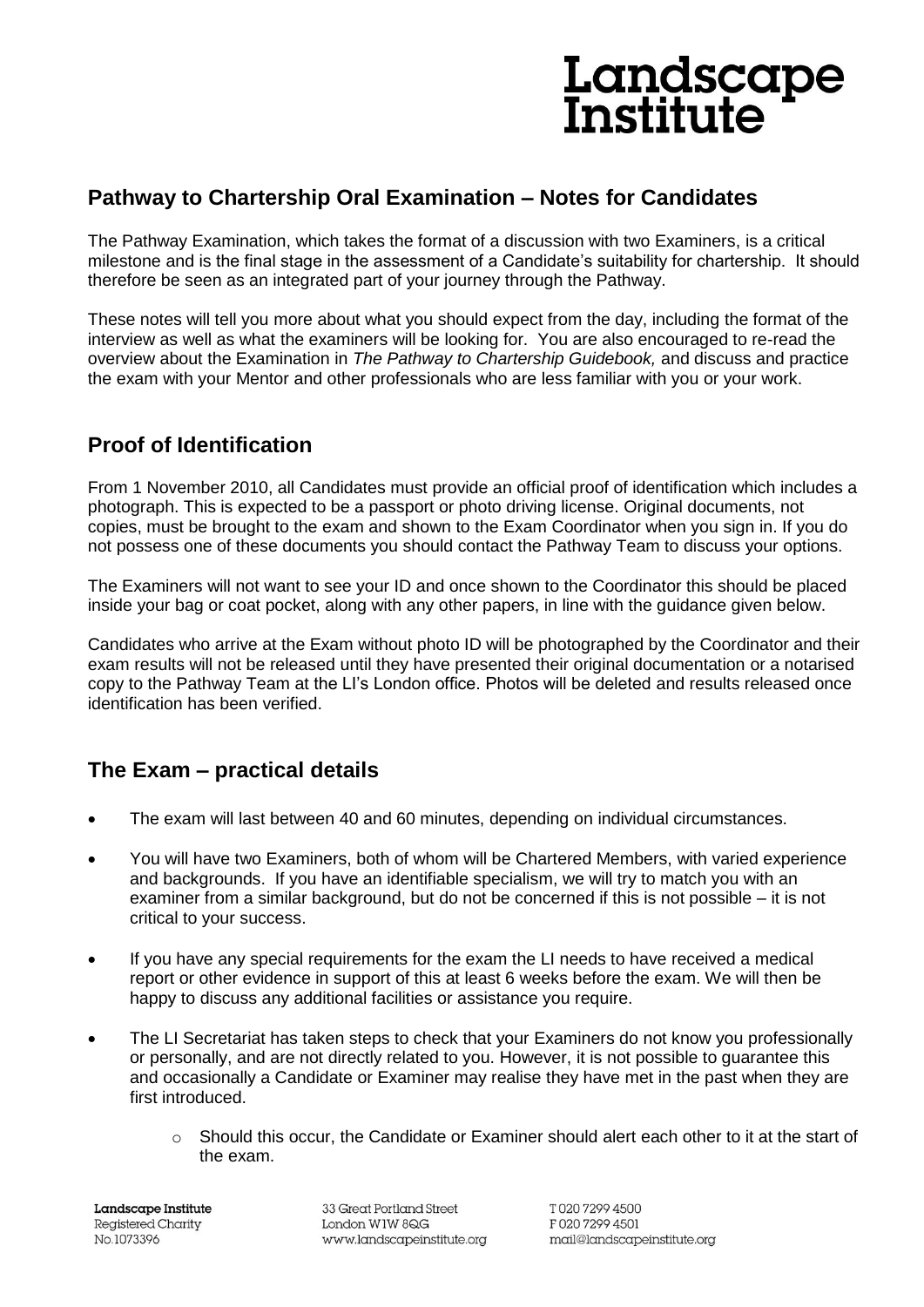- o The Candidate will be given the option of stopping the exam and rescheduling with alternative Examiners. The decision whether to continue or not is binding and must be made before the exam can continue. We would encourage Candidates to continue with the exam unless they feel strongly otherwise.
- $\circ$  Where the Candidate wishes to stop and reschedule the exam, the LI will try to ensure this happens within the current exam session (i.e. for a May exam, that the exam takes place during any remaining examination days in London or Manchester. It will not be possible for the exam to take place on the same day due to the preparation the Examiner needs to do prior to the exam.).
- $\circ$  Where it is not possible for the exam to be rescheduled in the current session, the Candidate may have to wait to be examined until the following session generally held 6 months later (i.e. for a May exam, the Candidate may need to wait until the following November's exams.)
- o Where the exam does have to be rescheduled because of an unforeseen conflict of interest no additional fee will be payable.
- You are not required to bring portfolios of evidence, laptop etc; it is purely a verbal interview. Your examiners will have had access to your CV, Development Packs, Mentor Reviews and Supervisor's feedback prior to the exam.
- Candidates are not allowed to take any electronic device (including mobile phones) into the exam room unless it is turned off and remains so throughout the exam. Candidates can take bags and coats into the room but any papers or books must be contained within a bag and not be placed on the table. The Examiners cannot review or accept any new or updated documentation during the exam.
- You need to arrive at the venue in good time for your exam. Candidates arriving more than 10 minutes late will not be admitted as this does not leave sufficient time for the examination.
- Unfortunately, due to the preparation each exam requires on the part of the Examiners, we cannot slot latecomers or those who are unwell into the schedule for that round of exams. Those who are unable to make their slot will need to wait until the next round of interviews, generally held six months later.
- If you do not feel ready or able to take your exam as the date approaches you can let the LI know and move to the following session of exams. The LI must be notified of your intention a minimum of 6 weeks before the first exam. Anyone wishing to change session after this date will need to pay an exam deferral fee before their registration in the next session can be confirmed.

## **Format of the Exam**

When you arrive at the examination venue you will be shown to the Candidate waiting room. The exam co-ordinator will ask you to sign in and show your original photographic ID. There will be water available while you wait for your exam to begin.

At the appointed time one of your Examiners will collect you from the waiting room and escort you to the examination room where you will be introduced to the second Examiner. There may also be a Monitor in the room. The role of the Monitor is to feedback to the Chief Examiner on the format of the exam and on the Examiners themselves so they will only observe the exam rather than taking an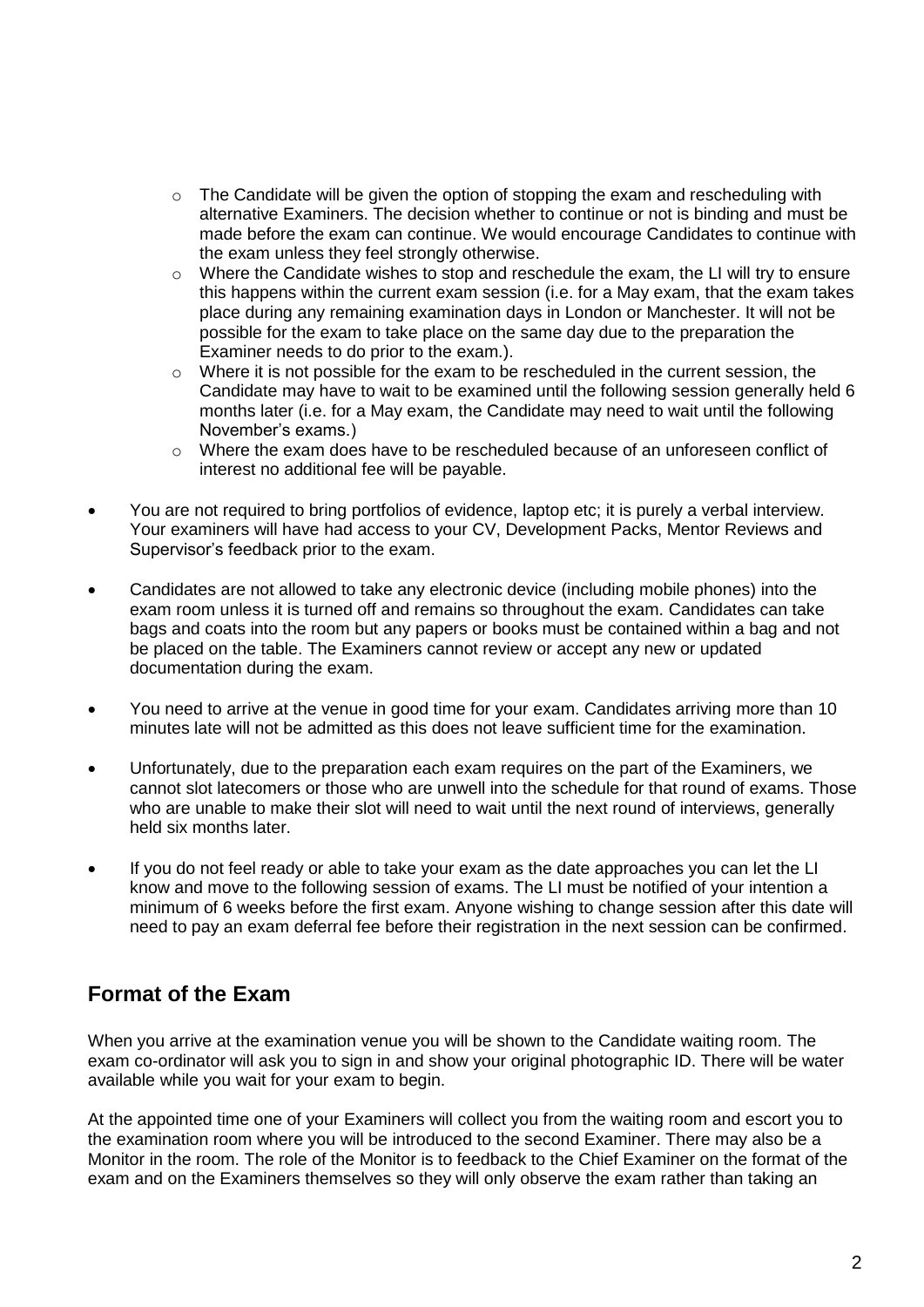active role. If a Monitor is present the Examiners will explain this to you at the start of the exam. There will be water and glasses in the examination room.

The exam will be in the style of an open-ended discussion and will be conducted in the style of an interview or appraisal. The Examiners will make every effort to set you at ease. They will be seeking to discover your understanding of underlying principles, typically by reference to projects you have been involved in. In addition they will be testing your knowledge across the breadth of the syllabus. You should be prepared to be asked about any syllabus topics, so you should be aware of concepts right across the Study Guidance Notes. It is your opportunity to demonstrate what you have learnt and describe and reflect on the knowledge and understanding you have developed.

Examiners ask questions based on your career path and the information you have submitted during your time on the Pathway as well as testing your knowledge of areas of which you have not had direct experience. Consequently, there are no 'typical' questions. You will be asked about the information in your Development Pack so you should read through your submissions to refresh your memory of the projects you have worked on. They will also want to discover the extent of your knowledge and understanding across the breadth of the syllabus so will also ask you questions on those areas where you have not had any direct experience.

There is likely to be some open-ended discussion about challenges and highlights where you are encouraged to be honest – and remember this is *your* experience so there is not necessarily a right or wrong answer. The exam may also touch on 'where next?' in your future professional development.

The exam is intended to be an interesting and stimulating experience for both you and the Examiners; an opportunity for you to show your enthusiasm for Landscape Architecture and the profession. The more preparation you do, the more relaxed you will be – Candidates at the previous exams were often surprised at how much they enjoyed the experience.

Once the Exam is over one of your Examiners will escort you back to the waiting room where you will be asked to sign out. The exam co-ordinator will be there if you have any questions and will also remind you about when the results are due out. Once you have signed out you are free to go.

#### **Preparing for the Exam**

- Review your Development Packs. The Examiners will have access to all of your past submissions as well as your Mentor's and Supervisor's comments.
- Set up some mock exams. Those Candidates who passed previous exams have made extensive use of mock exams, while those Candidates who fail tend to have made little use of them. Set up more than one – one with your Mentor and one or more with another person less familiar with your work. If you are part of a Study Group perhaps team up with someone there and ask your Mentors to mock examine the other's Candidate? It gives you a chance to practise your interview technique as well as getting used to talking about the syllabus areas with people who do not know you or your organisation.
- The Examiners are specifically looking for knowledge and understanding related to the syllabus areas. Therefore spend some time thinking about which projects you have worked on relate to each syllabus area. When you answer a question you should always try to relate it to the syllabus and, where possible, your own experiences.
- Read through the Chief Examiners' feedback from the previous exams, available here: [http://www.landscapeinstitute.org/education/pathway/submissions.](http://www.landscapeinstitute.org/education/pathway/submissions)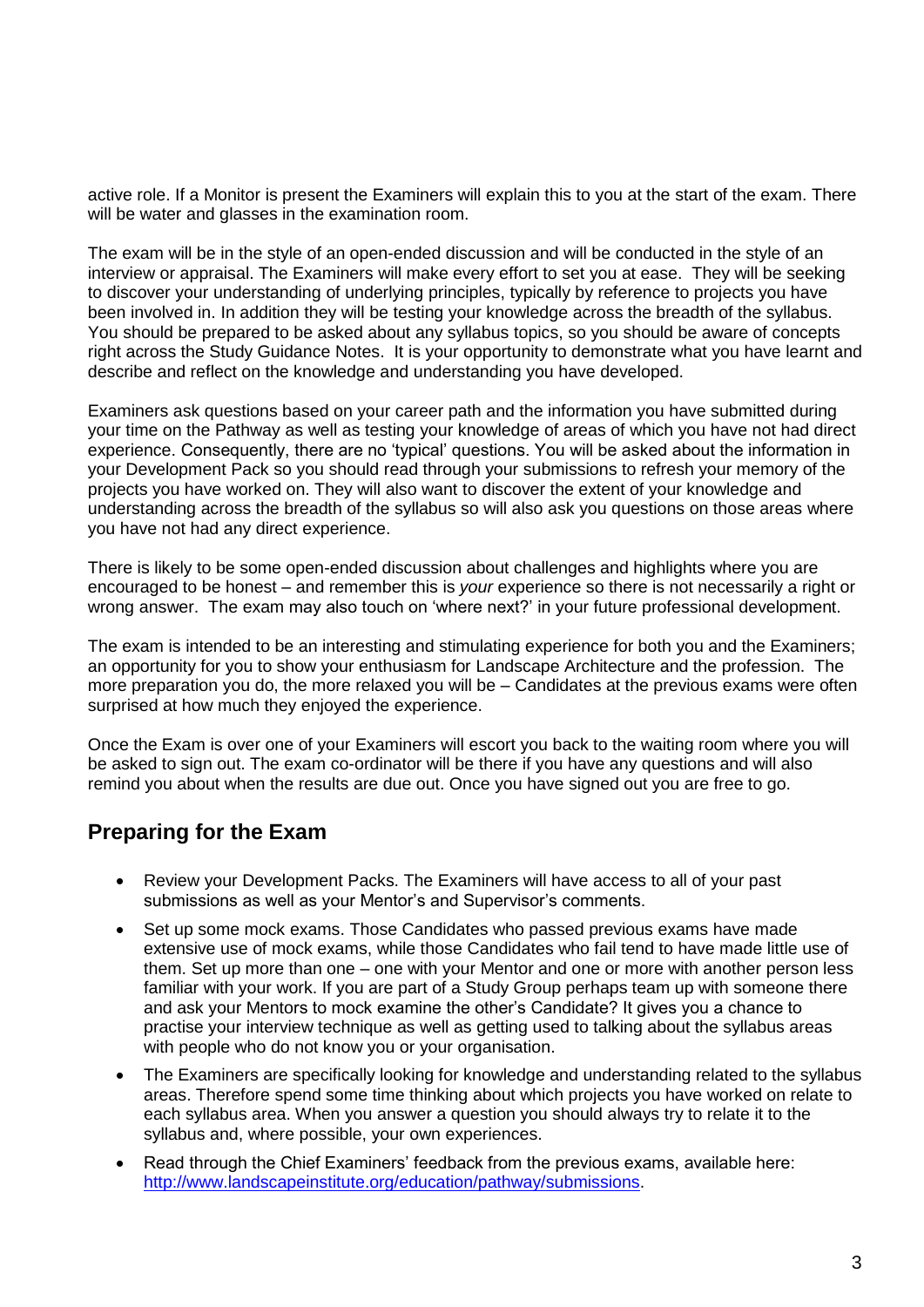## **Typical Questions**

(This section is reproduced from the Pathway Guidebook.)

Candidates frequently ask for a list of typical or standard questions to use to prepare for the exam.

The Examination is based on each Candidate's own experiences, so there is no typical exam question and questions are not typically asked in any particular order. In the second part of the Pathway Guidebook, the Toolkit, different types of questions are discussed, and all of these could be used by the Examiners during your exam.

For example, an Examiner may ask the following 'closed' question.

"What form of practice is *(name of your organisation)*?"

The Examiner may then follow on with a 'hypothetical' question.

"What would be different if it was a partnership or a LLP?"

This might then lead into a discussion of PII, liability or the code of conduct. They will also ask other questions based on your experience. For example, an 'open' question:

 "I see you worked on (name of project) which involved a visual assessment. How did you carry that out?"

Or possibly a 'discovery' question,

 "You have worked on a number of wetland projects. How has this contributed to your knowledge of conservation designations?"

All of these questions could be asked at an Exam but none of them are typical or guaranteed to come up. The questions you are asked will depend entirely on your own career to date and the style of questioning will be a mixture of all those described in the second section of the Guidebook.

#### **What are the Examiners looking for?**

Successful completion of the Pathway means that you are able to:

- Display a systematic and critical understanding of Landscape and Environmental practice, including the part played by team-working, processes and procedures, organisations and regulations in ensuring an efficient and professional service.
- Elucidate the responsibilities and duties of a Landscape Professional in the UK.
- Demonstrate that you have gained sufficient experience and developed enough study-based knowledge at the required levels to be able to go forward for full Chartered membership of the Landscape Institute.